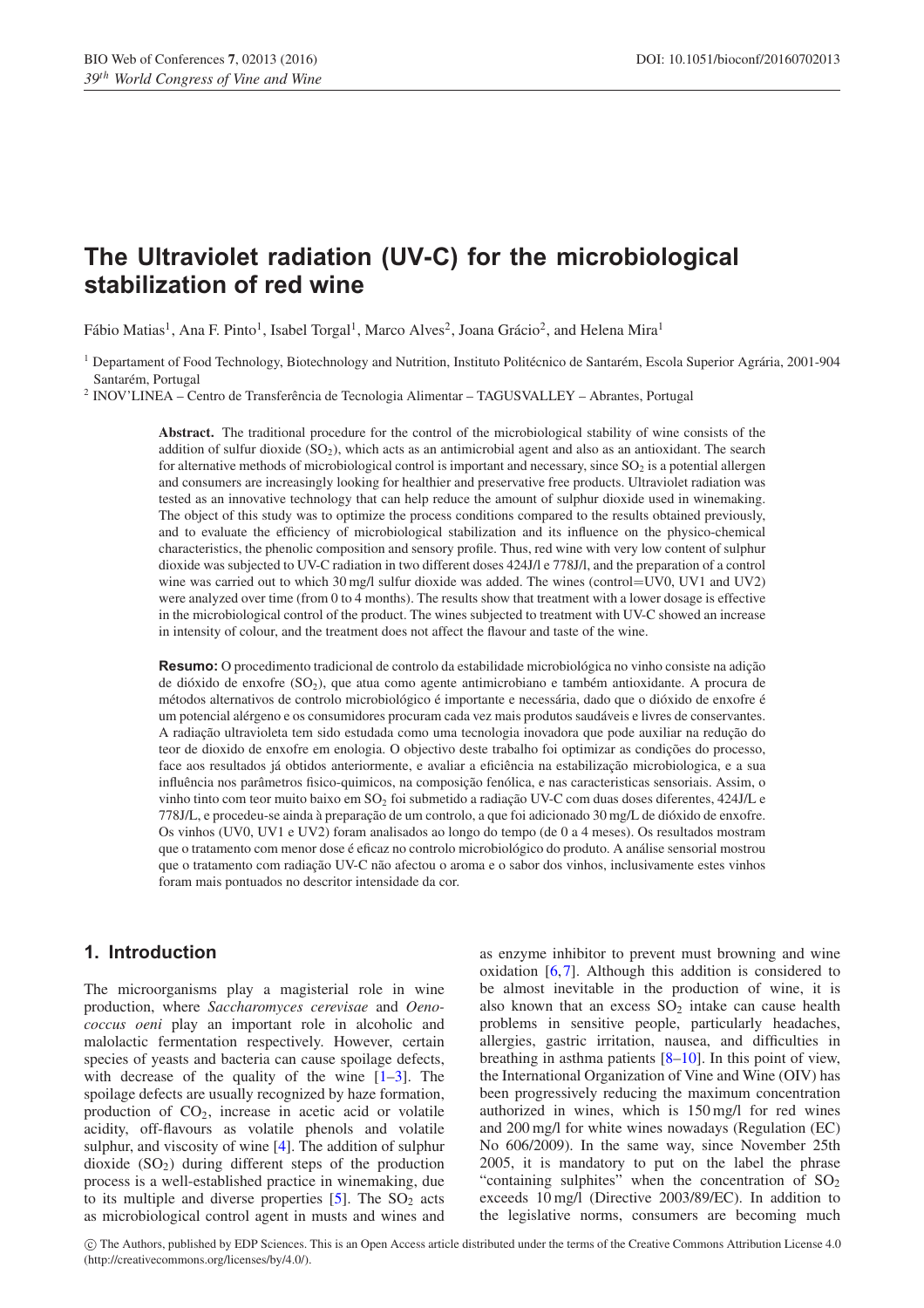more health-conscious and, as a result, prefer healthy products free of chemical preservatives or additives [\[11](#page-4-8)[–13](#page-4-9)]. Thus, researchers and the wine industry are looking for innovative methods that can reduce or even eliminate the use of  $SO<sub>2</sub>$  as preservative without significantly changing the quality attributes of wine. With this objective in mind several emerging technologies have been explored including pulsed electric fields [\[14](#page-4-10)], ultrahigh pressure  $[6,8]$  $[6,8]$  $[6,8]$ , ultrasound  $[6,15]$  $[6,15]$  $[6,15]$  or UV irradiation [\[4,](#page-4-2)[8](#page-4-6),[12,](#page-4-12)[16](#page-4-13)[,17](#page-4-14)] and natural products, including bacteriocins [\[6](#page-4-4),[8](#page-4-6)[,18](#page-4-15)], lysozyme [\[6](#page-4-4),[8,](#page-4-6)[18\]](#page-4-15) chitosan [\[8](#page-4-6),[20,](#page-4-16) [21](#page-4-17)] and glutation [\[22](#page-4-18)[,23](#page-4-19)].

The application of ultraviolet C light (UV-C, 200– 280 nm) was successfully used to inactivate microorganisms in water and various types of liquid foods and beverages, such as fruit juices, soft drinks, beer and wine [\[4](#page-4-2),[12](#page-4-12)[,16](#page-4-13),[17,](#page-4-14)[24](#page-4-20)[–31](#page-4-21)].

The microbial inactivation is due to the rearrangement of the nucleic acid bonds, which block DNA transcription and replication, and eventually cause cell death [\[4](#page-4-2),[32\]](#page-4-22). The UV-C radiation is efficient in reducing yeasts, lactic acid bacteria and acetic acid bacteria in grape juice and wine [\[4](#page-4-2),[12](#page-4-12)[,33](#page-4-23)]. However, UV-C sensitivity also differs among microorganisms, species, strains and growth stage of the culture [\[4](#page-4-2)[,25](#page-4-24)]. UV-C efficacy was largely affected by dosage, turbidity and colour of the liquid product, and initial microbial load [\[4](#page-4-2),[25\]](#page-4-24).

The aim of this study was to optimize the process conditions, to compare to the results obtained previously [\[34](#page-4-25)], and evaluate the efficiency of microbiological stabilization, and its influence on the physical-chemical characteristics, the phenolic composition and sensory profile.

# **2. Materials and methods**

# **2.1. Red Wine**

The red wine of 2015 was produced in the winery of the Escola Superior Agrária de Santarém in the Tejo region, a Portuguese wine region. The wine is a blend of Tinta Roriz, Syrah and Alicante Bouschet. The chemical composition is as follow: 13.5% (v/v) alcohol, pH 3.78; 4.33 g.l<sup>-1</sup> total acidity,  $0.65$  g.l<sup>-1</sup> volatile acidity,  $3 \text{ mg}$ .l<sup>-1</sup> free molecular SO<sub>2</sub> and 12 mg.l<sup>-1</sup> total SO<sub>2</sub> (the wine has low content of sulphur dioxide).

#### **2.2. Application of UV-C to wine**

The wine was treated at the Tagusvalley-InovLinea technology center, using a pilot-scale UV-C reactor **UV-Therm** developed and patented by Ypsicon. The reactor is constituted of 4 UV-C germicidal lamp that emit light at the specific wavelength of 254 nm, comprised within the range UV-C (200–280 nm). The equipment allows flows of up to  $1001 \text{h}^{-1}$ 

The applied dosages in a single pass of the wine through the system was 424 J.l<sup>-1</sup> (UV1) and  $778$  J.l<sup>-1</sup> (UV2). Sulphur dioxide was added to the wine to reach about 30 mg.l<sup>-1</sup> free molecular SO<sub>2</sub>, this wine was not exposed to the UV-C light, which served as the control (UV0). After the treatment, the wines were bottled, and the evolution of the samples was monitored over time (0, 1, 2, 3, 4 months). Each trial was conducted in duplicate  $(n = 3 \times 2)$ .

#### **2.3. Chemical and polyphenol analysis**

The concentration of alcohol  $(\%v/v)$ , pH, total acidity (expressed in g/l of tartaric acid), volatile acidity (g/l of acetic acid) were determined by the official methods OIV [\[35](#page-4-26)], free and total molecular  $SO_2$  (mg/l) were determined by an adapted Paul method.

The total content of the phenolic compounds was measured by the absorbance at 280 nm, total anthocyanins were evaluated according to the method of of Ribéreau-Gayon and Stonestreet [\[36\]](#page-4-27). Total tanins were analysed as described by Ribéreau-Gayon et al. [\[36\]](#page-4-27). A Perkin Elmer – LAMBDA 25 UV/Vis spectrophotometer was used.

#### **2.4. Microbiology analysis**

Washed and sterilized bottles were used to bottle the wine. For the microbiology analysis a membrane filtration method was used with sterile nitrocellulose filters of 0.45*µ*m in a Millipore ramp.

Exactly 50 mL of each sample (non diluted and diluted 1/10) was filtered through the membrane and then aseptically transferred onto Plate Count Agar (Biokar) for the enumeration of the total aerobic mesophilic microorganisms and Rose Bengal Calf Medium (Liofilchem) for the enumeration of Yeast and Moulds, and placed in a 30◦C incubator for three days and in a 25◦C incubator for five to seven days respectively.

All microbiological analysis was executed in duplicate from two different bottles. In the first month an additional sample without any treatment was analysed.

#### **2.5. Sensory analysis**

The sensory analysis was performed by a panel of six expert panellists, members of the 'Comissão Vitiviní cola Regional of Tejo (CVRTejo)', trained wine tasters that have previous experience. The attributes of the wine, corresponding to the visual appearance, aroma and taste senses, as well as the harmony (overall judgment) were evaluated by the tasters.

#### **2.6. Statistical analysis**

The data was analysed by Analysis of Variance using SPSS 21.0 for Windows. The significance of the results was evaluated using Tukey test. Differences were considered significant for  $p < 0.05$ .

# **3. Results and discussion**

The results of the microbiology analysis are presented in Table [1.](#page-2-0) Relatively to the aerobic mesophilic microorganisms (30◦C) enumeration, the initial microbial value decreased right after treatment with either the addition of  $SO<sub>2</sub>$  or after the addition of UV-C radiation. This decrease was constant with time for the wines treated with UV-C and was more intense with the higher dose of UV-C where no microbial growth was detected from the 3<sup>rd</sup> month on.

With regard to the enumeration of yeast and molds, a decrease in the microbial number was detected after the treatments were applied and with time, where no microbial growth was detected from the 3rd month on in the wine treated with either the addition of  $SO<sub>2</sub>$  or after the addition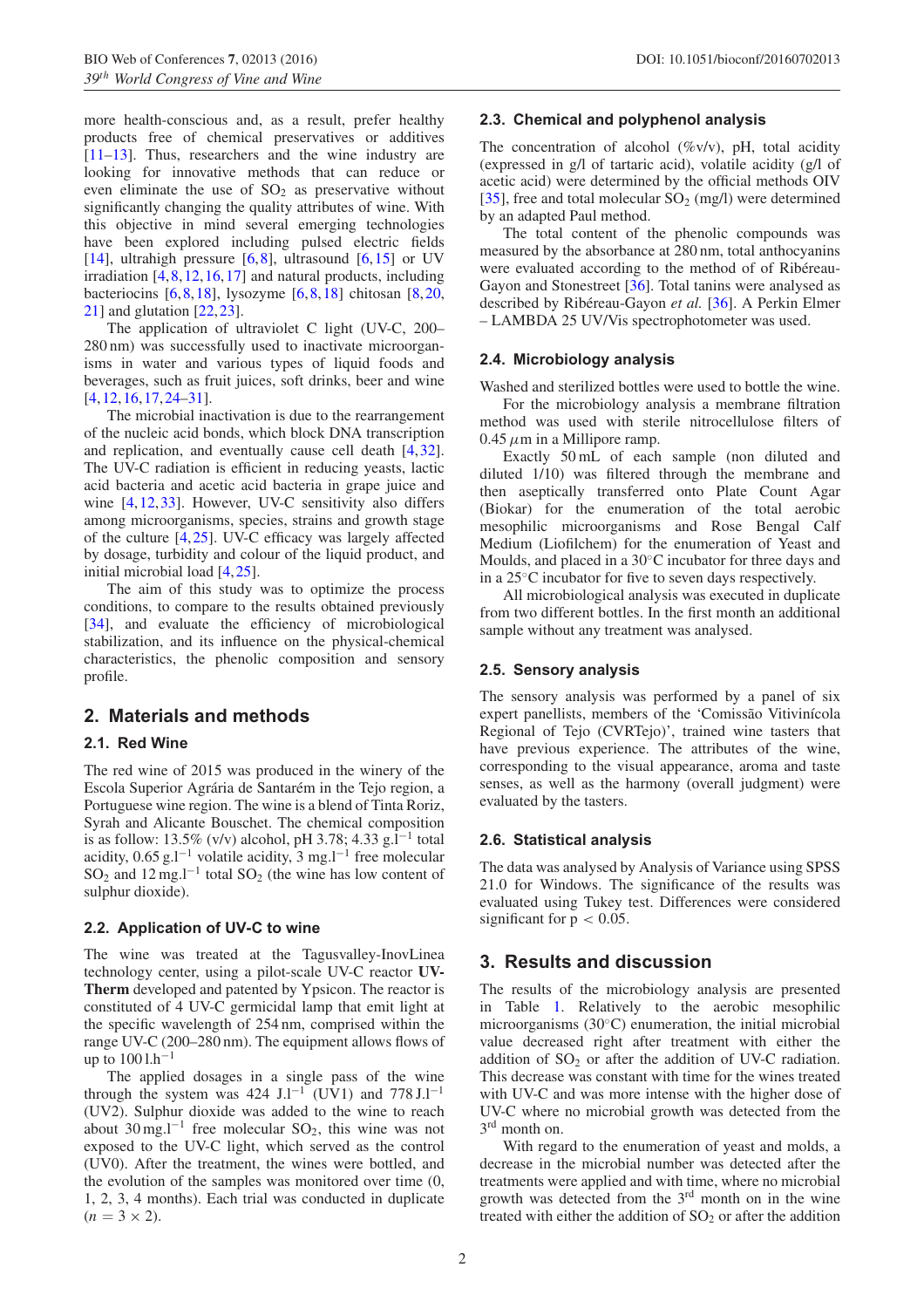|                         |                                    | Aerobic mesophilic microorganisms 30°C (CFU/50 mL) | <b>Yeast and Molds (CFU/50 mL)</b> |                        |                                  |                                  |  |
|-------------------------|------------------------------------|----------------------------------------------------|------------------------------------|------------------------|----------------------------------|----------------------------------|--|
|                         | UV <sub>0</sub>                    | UV1                                                | UV2                                | UV <sub>0</sub>        | UV1                              | UV2                              |  |
| <b>Before treatment</b> |                                    | $3.95 \times 10^{2}$                               |                                    |                        | $7.90 \times 10^{2}$             |                                  |  |
| After                   | $2.10^{\rm d} \times 10^{\rm 2}$ + | $1.75^{\text{cd}} \times 10^{2} \pm$               | $1.65^{\text{cd}} \times 10^{2}$   | $3.5^{\circ} \pm 3.53$ | $6.15^{\rm b} \times 10^{\rm +}$ | $5.65^{\rm b} \times 10^{\rm +}$ |  |
| treatment               | $1.13 \times 10^{2}$               | $4.90 \times 10$                                   | $\pm 5.10 \times 10$               |                        | $0.49 \times 10$                 | $1.34 \times 10$                 |  |
| 1st month               | 3.00 <sup>bc</sup> $\times$ 10+    | 5.50 <sup>bc</sup> $\times$ 10+                    | $2.40^{bc} \times 10^{+}$          | $1.00^a \pm 0.00$      | $6.50^{\circ} \pm 3.54$          | $4.50^a \pm 2.12$                |  |
|                         | $2.80 \times 10$                   | $1.83 \times 10$                                   | $2.12 \times 10$                   |                        |                                  |                                  |  |
| 2nd month               | 3.30 <sup>bc</sup> $\times$ 10+    | $2.00^{bc} \times 10^{+}$                          | $1.10^{ab} \times 10^+$            | $2.00^a \pm 0.00$      | $2.00^a \pm 1.41$                | $2.00^a \pm 1.41$                |  |
|                         | $0.78 \times 10$                   | $0.49 \times 10$                                   | $0.14 \times 10^{-1}$              |                        |                                  |                                  |  |
| 3rd month               | $4.00^a \pm 1.41$                  | $1.50^a \pm 0.71$                                  | nd                                 | nd                     | nd                               | nd                               |  |
| 4th month               | $2.00^a \pm 0.00$                  | $1.00^a \pm 0.00$                                  | nd                                 | nd                     | nd                               | nd                               |  |

<span id="page-2-0"></span>**Table 1.** Results from the microbiology analysis: enumeration of the aerobic mesophilic microorganisms (30◦C) and yeast and molds.

Enumeration values (CFU/ 50ml)  $\pm$  standard deviation; nd - less than 1 CFU/50 mL. Means followed by different letters in a column or a row are significant at p ≤ 0*.*05 (Turkey test).

| <b>Table 2.</b> Mean values ( $\pm$ standard deviations) of the chemical analyses, after UV-C treatment. |  |
|----------------------------------------------------------------------------------------------------------|--|
|----------------------------------------------------------------------------------------------------------|--|

|     | <b>Alcohol</b><br>content<br>$(\%$ Vol.) | <b>Density</b><br>$(g.l^{-3})$ | pH                | <b>Total</b><br>acidity<br>$(g$ Tar. ac. $I^{-1}$ ) | <b>Volatile</b><br>acidity<br>$(g \text{ Act. ac.} l^{-1})$ | Free $SO2$<br>$(mg.l^{-1})$ | Total $SO2$<br>$(mg.l^{-1})$ |
|-----|------------------------------------------|--------------------------------|-------------------|-----------------------------------------------------|-------------------------------------------------------------|-----------------------------|------------------------------|
|     |                                          |                                |                   |                                                     |                                                             |                             |                              |
| UV0 | $13.5^a + 0.00$                          | $992^a + 0.00$                 | $3.78^a \pm 0.00$ | $4.4^a \pm 0.04$                                    | $0.65^a \pm 0.004$                                          | $30^{\rm b} \pm 0.23$       | $59^{\rm b} + 0.00$          |
| UV1 | $13.5^a + 0.00$                          | $992^a + 0.00$                 | $3.81^b \pm 0.00$ | $4.3^a \pm 0.09$                                    | $0.63^a \pm 0.083$                                          | $3^a + 0.45$                | $12^a \pm 0.00$              |
| UV2 | $13.5^a + 0.00$                          | $992^a + 0.00$                 | $3.81^a \pm 0.00$ | $4.3^a \pm 0.05$                                    | $0.65^a \pm 0.002$                                          | $3^a + 0.23$                | $12^a + 0.23$                |

Means followed by different letters in a column are significant at  $p \le 0.05$  (Turkey test).

|           |                           |                               |                                                     | volatile acidity                        |                               |                           | free $SO2$          |                     |                 | total $SO2$            |                  |                      |
|-----------|---------------------------|-------------------------------|-----------------------------------------------------|-----------------------------------------|-------------------------------|---------------------------|---------------------|---------------------|-----------------|------------------------|------------------|----------------------|
|           | pH                        |                               |                                                     | $(g \text{ Act} \cdot ac \cdot l^{-1})$ |                               |                           | $(mg \cdot l^{-1})$ |                     |                 | $(mg \cdot l^{-1})$    |                  |                      |
|           | UV <sub>0</sub>           | UV1                           | UV2                                                 | UV <sub>0</sub>                         | UV1                           | UV2                       | UV <sub>0</sub>     | UV1                 | UV2             | UV <sub>0</sub>        | UV1              | UV2                  |
| 1st month | $3.71^a +$<br>0.000       | 0.007                         | $3.74^{ab} \pm 3.73^{ab} \pm 0.71^{a} \pm$<br>0.007 | 0.006                                   | $0.69^{\rm a}$ $\pm$<br>0.027 | $0.70^{\circ}$ ±<br>0.004 | $24^{b} +$<br>0.68  | $2^a$ $\pm$<br>0.42 | $2^a$ +<br>0.23 | $53^{b}$ $\pm$<br>2.26 | $10^a +$<br>0.45 | $11^a$ $\pm$<br>0.68 |
| 2nd month | $3.71^{\circ} +$<br>0.014 | 0.007                         | $3.74^{ab} \pm 3.73^{ab} \pm 0.67^a \pm$<br>0.007   | 0.017                                   | $0.69^{\rm a}$ $\pm$<br>0.002 | $0.69^a +$<br>0.013       | $24^{6} +$<br>0.45  | $2^a$ $\pm$<br>0.23 | $2^a$ +<br>0.23 | $49^b +$<br>1.58       | $12^a$ +<br>0.00 | $11^a +$<br>0.68     |
| 3rd month | $3.72^{\circ}$ +<br>0.000 | $3.76^{\rm b}$ $\pm$<br>0.007 | $3.76^b$ +<br>0.007                                 | $0.69^a +$<br>0.019                     | $0.70^a +$<br>0.015           | $0.69^a +$<br>0.006       | $24^{6} +$<br>0.67  | $2^a$ $\pm$<br>0.00 | $2^a$ +<br>0.00 | $48^b \pm$<br>0.68     | $10^a +$<br>0.00 | $11^a$ $\pm$<br>0.22 |
| 4th month | $3.71^a +$<br>0.007       | $3.75^{\rm b} +$<br>0.000     | $3.7^{ab}$ $\pm$<br>0.014                           | $0.71^{\circ}$ ±<br>0.003               | $0.71^a +$<br>0.016           | $0.69^a +$<br>0.013       | $23^{b} +$<br>0.73  | $2^a$ $\pm$<br>0.04 | $2^a$ +<br>0.04 | $47^{\rm b} +$<br>0.13 | $10^a +$<br>0.04 | $10^a$ $\pm$<br>0.09 |
|           |                           |                               |                                                     |                                         |                               |                           |                     |                     |                 |                        |                  |                      |

| <b>Table 3.</b> Mean values ( $\pm$ standard deviations) of the chemical analyses over time. |
|----------------------------------------------------------------------------------------------|
|----------------------------------------------------------------------------------------------|

Analysis of variance was used to compare data (dose  $\times$  time). Means followed by different letters in a column or row are significant at  $p \le 0.05$  (Turkey test).

of the two doses of UV-C radiation. These results agree with other studies performed in wines and musts [\[4,](#page-4-2) [16](#page-4-13), [17\]](#page-4-14).

Table 2 shows the results of physico-chemical analysis after UV-C radiation treatment and addition of  $SO<sub>2</sub>$ , indicating a light increase of pH and the total acidity decreased. These parameters, obtained over time, are present in Table 3 and practically no variations are revealed. This finding is in agreement with other authors [\[16](#page-4-13)] that reported UC-V treatment does not change the physical and chemical parameters such as alcohol content, density, pH, total acidity or volatile acidity.

The results for polyphenols are shown in Table 4. During the experiment in sensory evaluation, the panelists found that this technology originated some impact on colour, towards its stabilization. There is a decrease in total anthocyanins. However, this does not adversely affect the colour. This is possibly due to radiation causing copolymerization or self-association of individual anthocyanins causing a stabilization of colour; this aspect was always referred to by the tasters in the sensory evaluation, over the months.

The results of the sensory analysis (Figure 1) show that the wine, after the treatment with UV-C radiation, appears impaired when compared with the wine control (with  $SO<sub>2</sub>$  added). This observation indicates that treatment may momentarily contribute to a reduction in the quality of the wine, as with other technologies such as filtration. But, over time, the wines subjected to ultraviolet radiation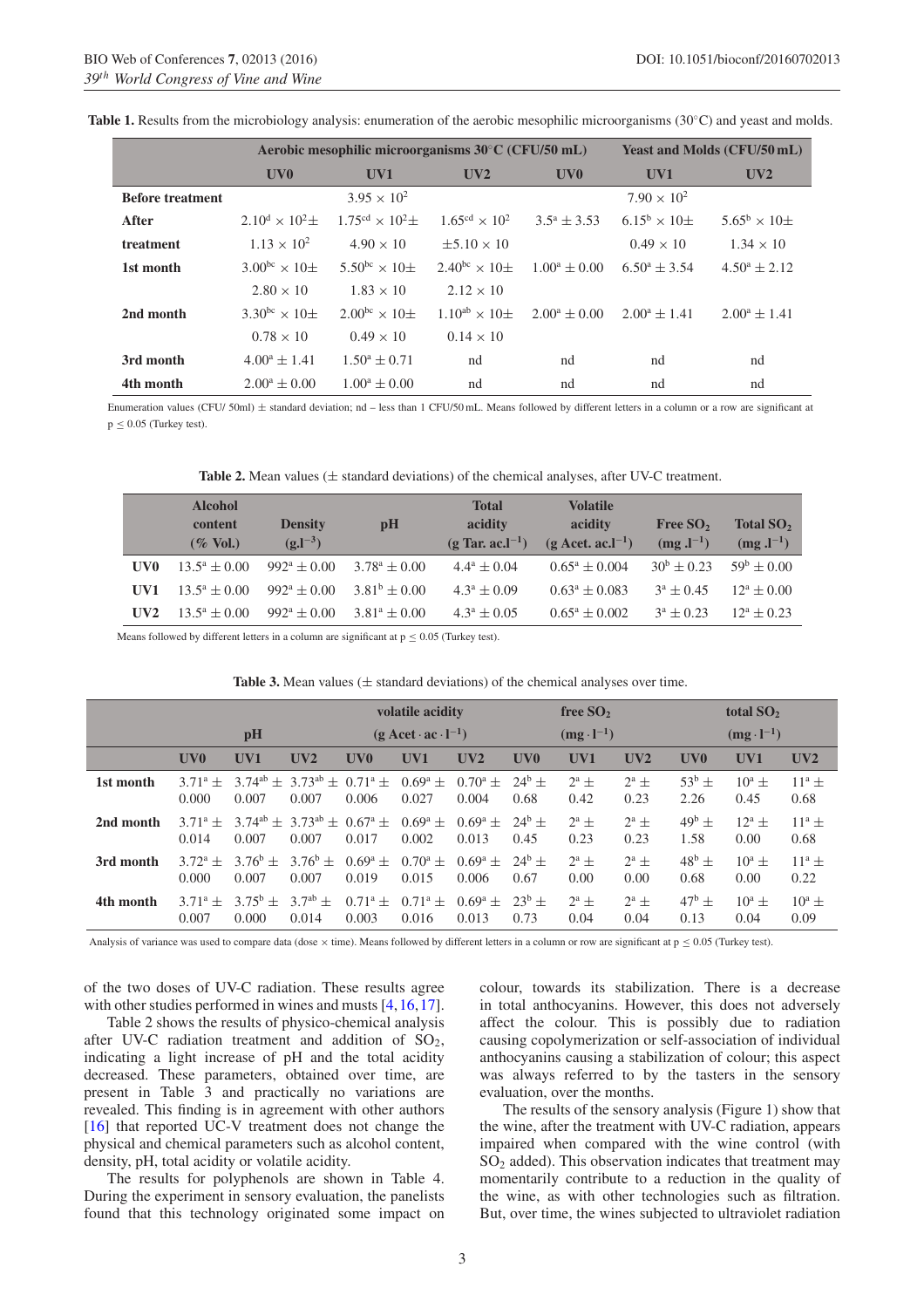|                        | <b>Total phenols index</b> |                         |                  |                       | Total anthocyanins $(mg, l^{-1})$ |                   | Total tanins $(g,l^{-1})$ |                  |                 |  |
|------------------------|----------------------------|-------------------------|------------------|-----------------------|-----------------------------------|-------------------|---------------------------|------------------|-----------------|--|
|                        | UV <sub>0</sub>            | UV1                     | UV2              | UV <sub>0</sub>       | UV1                               | UV2               | UV <sub>0</sub>           | UV1              | UV2             |  |
| <b>After Treatment</b> | $57.4^{\circ}$ ±           | $56.3^{\circ}$ ±        | $56.7^{\circ}$ ± | $348.3^{\text{de}}$ ± | $323.2^{bcd} +$                   | $310.7^{bc}$ ±    | $3.13^{ab}$ $\pm$         | $2.97^{\circ}$ + | $3.10^{ab}$ ±   |  |
|                        | 0.42                       | 0.28                    | 0.07             | 13.84                 | 5.19                              | 1.30              | 0.076                     | 0.030            | 0.076           |  |
| 1st month              | $56.1^{\circ}$ ±           | $54.4^{\circ}$ ±        | $54.5^{\circ}$ ± | $369.1^e \pm$         | $329.6^{bcd}$ ±                   | $329.0^{bcd}$ +   | $3.18^b$ ±                | $3.18^b$ ±       | $3.12^{ab}$ ±   |  |
|                        | 0.85                       | 0.64                    | 1.34             | 3.46                  | 2.16                              | 6.49              | 0.004                     | 0.031            | 0.061           |  |
| 2nd month              | $57.9^{\circ}$ ±           | $56.0^{\circ}$ ±        | $57.2^{\circ}$ ± | $338.2^{bcd}$ ±       | $316.5^{bc} \pm$                  | $306.4^{bc} \pm$  | $3.26^{bc} \pm$           | $3.23^{bc} \pm$  | $3.20^{bc} \pm$ |  |
|                        | 1.83                       | 1.06                    | 0.92             | 15.15                 | 12.11                             | 1.30              | 0.075                     | 0.017            | 0.006           |  |
| 3rd month              | $58.6^{\circ}$ ±           | 57.1 <sup>a</sup> $\pm$ | $58.6^a \pm$     | $325.9^{bcd}$ ±       | $306.4^{bc} \pm$                  | $300.0^{\rm b}$ ± | $3.19^b \pm$              | $3.23^{bc}$ ±    | $3.22^{bc}$ ±   |  |
|                        | 1.84                       | 0.42                    | 0.92             | 11.69                 | 8.22                              | 1.73              | 0.009                     | 0.007            | 0.003           |  |
| 4th month              | $55.3^{\circ}$ ±           | $56.7^{\circ}$ ±        | $54.1^{\circ}$ ± | $295.7^{\rm b}$ ±     | $245.5^{\circ}$ ±                 | $246.6^{\circ}$ ± | $3.41^{\circ}$ ±          | $3.28^{bc}$ ±    | $3.30^{bc} \pm$ |  |
|                        | 2.40                       | 1.20                    | 0.42             | 10.38                 | 1.73                              | 13.84             | 0.104                     | 0.059            | 0.070           |  |

**Table 4.** Results of the analysis to wine polyphenols.

Analysis of variance was used to compare data (dose x time). Means followed by different letters in a column or row are significant at  $p \le 0.05$  (Turkey test).



Figure 1. Comparison of the results of the sensory analysis over time.